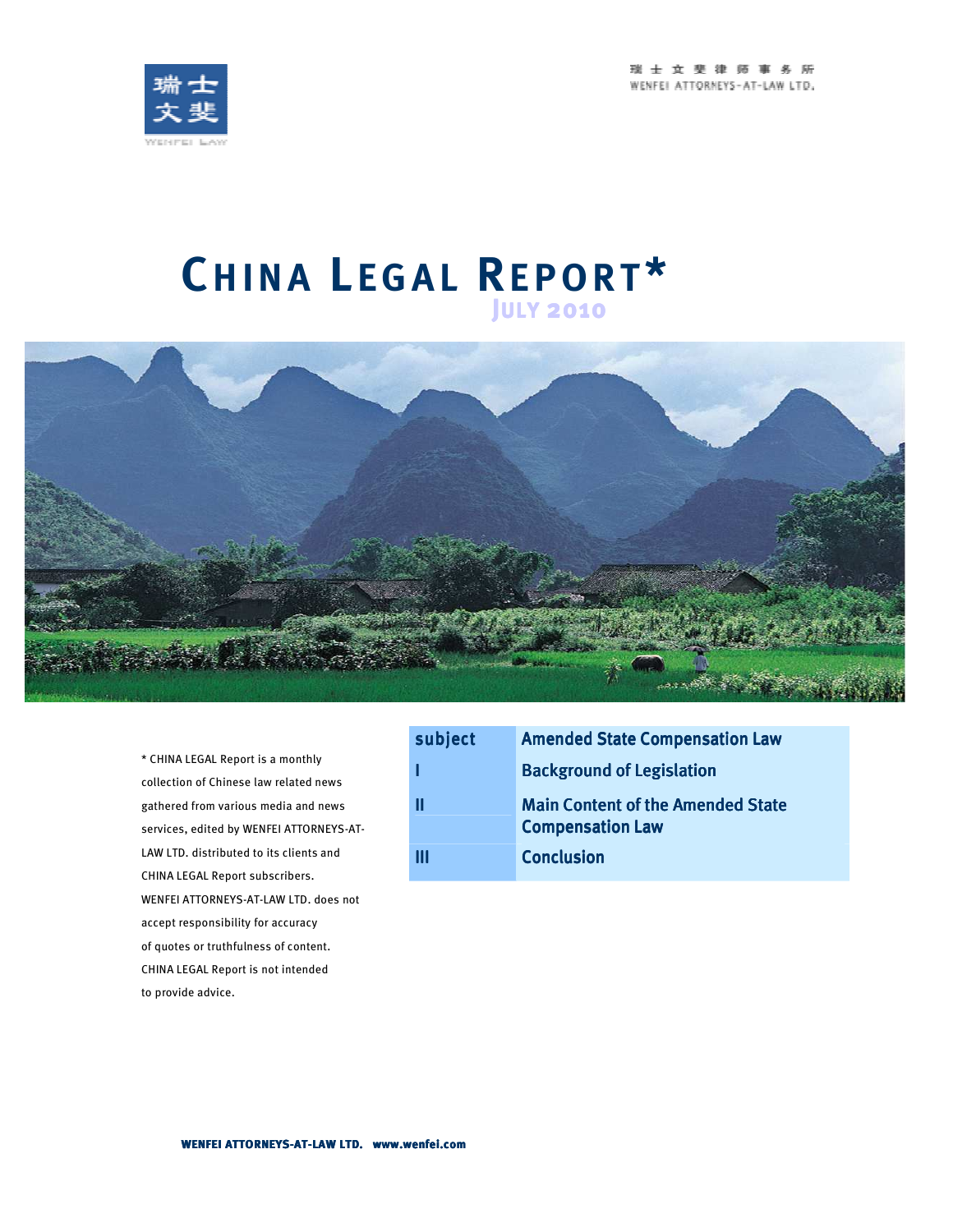#### **Subject: Amended State Compensation Law**

On April 29, 2010, the Decision of the Standing Committee of the National People's Congress on Amending the State Compensation Law of the People's Republic of China, was adopted at the 14th Session of the Standing Committee of the 11th National People's Congress of the People's Republic of China, and shall come into effect on December 1, 2010.

## **I. Background of Legislation**

The legislation purpose of the State Compensation Law is to provide a legal mechanism, which grants citizens, legal persons and other organizations with the right of a compensation by the state in the event that any state organ or state functionary, while performing its/his functions, commits any infringement upon the legitimate rights and interests of them and hence caused any damage thereupon.

The stipulations of the original State Compensation Law, which was promulgated in 1994, especially with regard to the compensation-related procedures, proved to be too general and even problematic on certain specific issues. Therefore, in order to better safeguard the rights of citizens, legal persons and other organizations to legally obtain state compensation according to law, and to better promote the exercise of the functions and powers of state organs according to law, the amended State Compensation Law has been promulgated.

Below, we will set forth the main content of the amended State Compensation Law, especially with regard to the administrative compensation.

## **II. Main Content of the Amended State Compensation Law**

The Amended State Compensation Law basically provides two types of compensation, namely, administrative compensation, and criminal compensation . The former refers to the compensation in case that an administrative organ or its functionaries, in exercising their administrative functions and powers, commit the acts infringing upon personal rights or property rights of citizens, legal persons and other organizations; while the latter refers to the compensation in case that an organ performing the criminal investigation, prosecution or trial functions, a detention center or prison administrative organ or any of its functionaries, in performing its/his functions and powers, commits the infringements upon the personal rights or property rights of citizens, legal persons and other organizations.

 $\overline{a}$ 

<sup>1</sup> Defined hereinafter, compared with criminal compensation, the other type of compensation as provided for in the State Compensation Law.

<sup>1</sup> The State Compensation Law also stipulates that, in the event that a people's court, in violation of the law, adopts in civil or administrative proceedings compulsory measures or preservative measures in impairment of the proceedings, or wrongly enforces a judgment or a ruling or other effective legal documents, thereby resulting in damage being done, the criminal compensation procedures of this Law shall be applicable to the procedure for making claims for compensation by the claimant.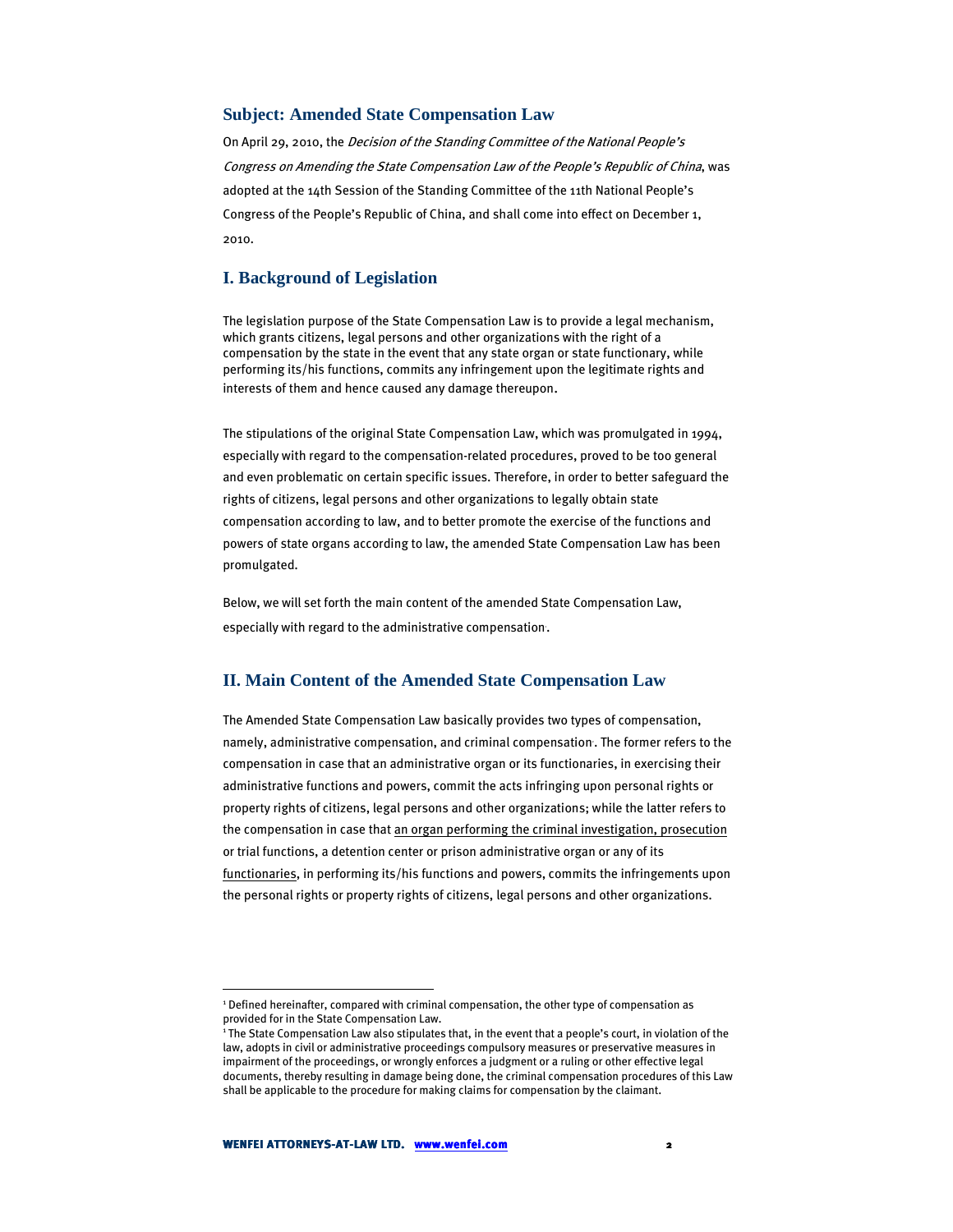## **1) Claimant of Compensation**

As stipulated in the State Compensation Law, victimized citizens, legal persons or other organizations shall have the right to demand compensation. Further, in case of death of a victim, his heirs or other relatives in maintenance relationship with the deceased shall have the right to demand compensation; in case of termination of a victimized legal person or other organization, the legal person or other organization that succeeds to the former's rights shall have the right to claim compensation.

We understand from the above stipulations that the foreign-invested enterprises, as one of the different types of domestic enterprises, shall fall in to the scope of "legal persons or other organizations" as well, and hence shall be entitled to claim for state compensation according to the Sate Compensation Law.

Further, as for the foreign companies or foreigners, the Sate Compensation Law also clearly stipulates that, in case that a foreigner, a foreign enterprise, or a foreign organization within the territory of the People's Republic of China demands compensation to be made by the People's Republic of China, this State Compensation Law shall apply; in case that a country to which a foreigner, a foreign enterprise, or a foreign organization belongs gives no protection to or limits the right of a citizen, a legal person, or other organizations of the People's Republic of China to claim compensation by that country, the People's Republic of China shall implement the principle of reciprocity with the country to which the foreigner, the foreign enterprise, or the foreign organization belongs

# **2) Administrative Compensation**<sup>4</sup>

#### **A. Scope of Compensation**

 $\overline{a}$ 

The victim shall have the right to compensation if an administrative organ or its functionaries, in exercising their functions and powers, commit any of the following acts infringing upon **property right**:

(1) Illegally inflicting administrative sanctions, such as imposition of fines, revocation of certificates and licenses, ordering suspension of production and business, or confiscation of property;

(2) illegal implementation of compulsory administrative measures, such as sealing up, distaining or freezing property;

(3) illegal expropriation or requisition of property; or

(4) Other illegal acts, which cause damage to property.

<sup>&</sup>lt;sup>3</sup> In contrast to a foreign enterprise resided in or established in foreign countries.

<sup>4</sup> Considering that, as for the foreign companies and foreign-invested companies in China, the administrative compensation generally should be more likely to be concerned, we therefore more focus on and set forth in detail the administrative compensation hereinafter, in comparison with the criminal compensation.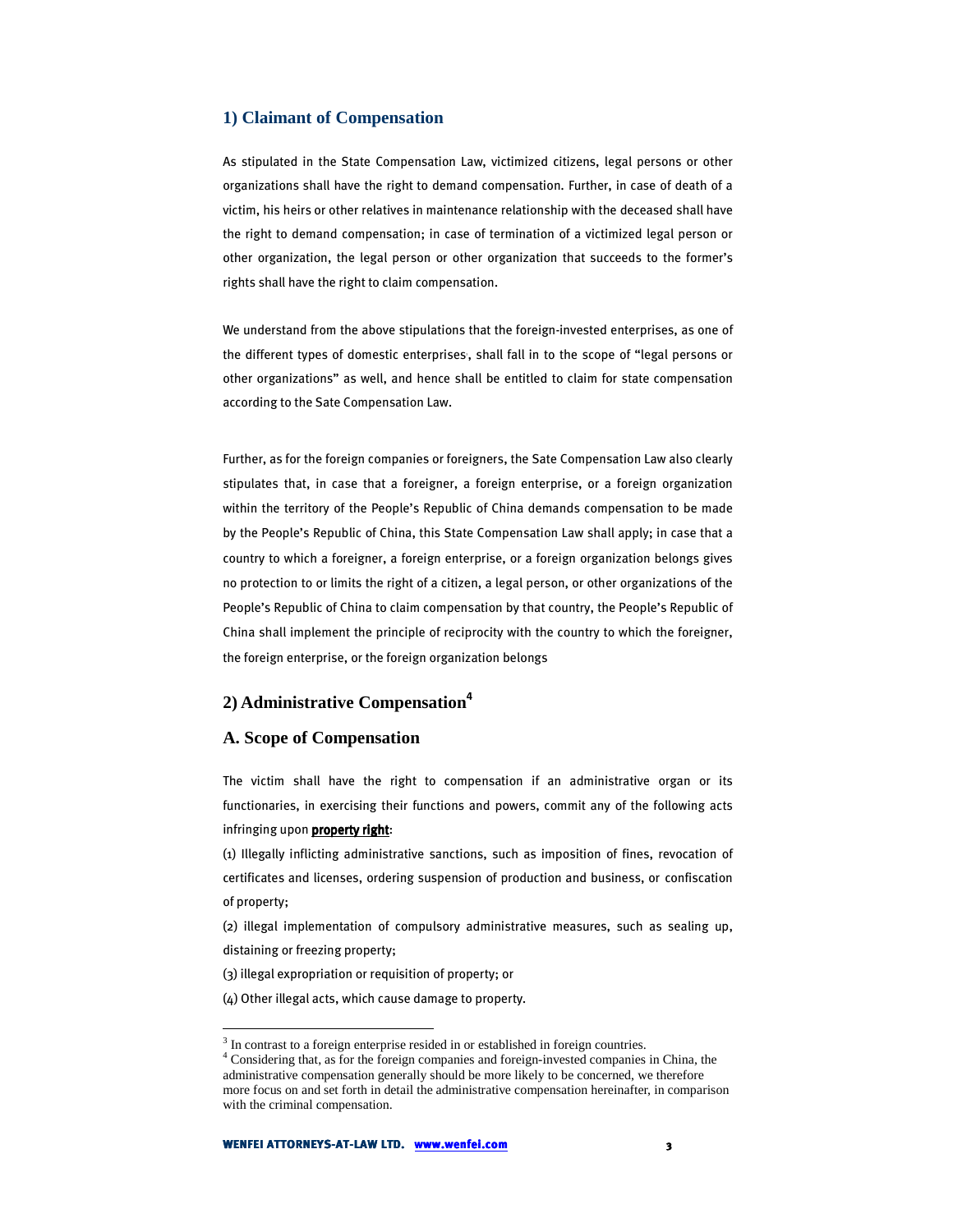The victim shall have the right to compensation if an administrative organ or its functionaries, in exercising their administrative functions and powers, commit any of the following acts infringing upon the **personal rights** of a citizen:

(1) Detaining a citizen in violation of the law or unlawfully taking compulsory administrative measures in restraint of his personal freedom;

(2) Unlawfully taking a citizen into custody or depriving him of his personal rights by other unlawful means;

(3) causing bodily injury or death to a citizen by battery, maltreatment, etc. or by instigating or conniving at battery, maltreatment, etc. by another person;

(4) Unlawfully using weapons or police restraint implements, thereby causing bodily injury or death to a citizen; or

(5) Other unlawful acts causing bodily injury or death to a citizen.

The State shall not be liable for compensation in any of the following circumstances:

(1) Individual acts of a functionary of an administrative organ, which have nothing to do with the exercise of his functions and powers;

(2) Damage arisen from acts done by citizens, legal persons or other organizations themselves; or

(3) Other circumstances provided by law.

# **B. Organs Liable For Compensation**

Where an administrative organ and its functionaries, in exercising their administrative powers, infringe upon the lawful rights and interests of a citizen, a legal person or other organizations, thereby causing damage to them, the administrative organ shall be the organ liable for compensation.

In case of administrative reconsideration, the administrative organ that first did the tortious act shall be the organ liable for compensation; however, if the outcome of the reconsideration aggravates the damage, the organ undertaking the reconsideration of the case shall carry out its compensatory obligations in regard to the increased portion of damages.

## **C. Compensation Procedures and Time Limit**

### a) Application

A claimant who demands compensation shall first apply to the organ liable for the compensation, or may make demands for it simultaneously when applying for administrative reconsideration of the case or when bringing an administrative action.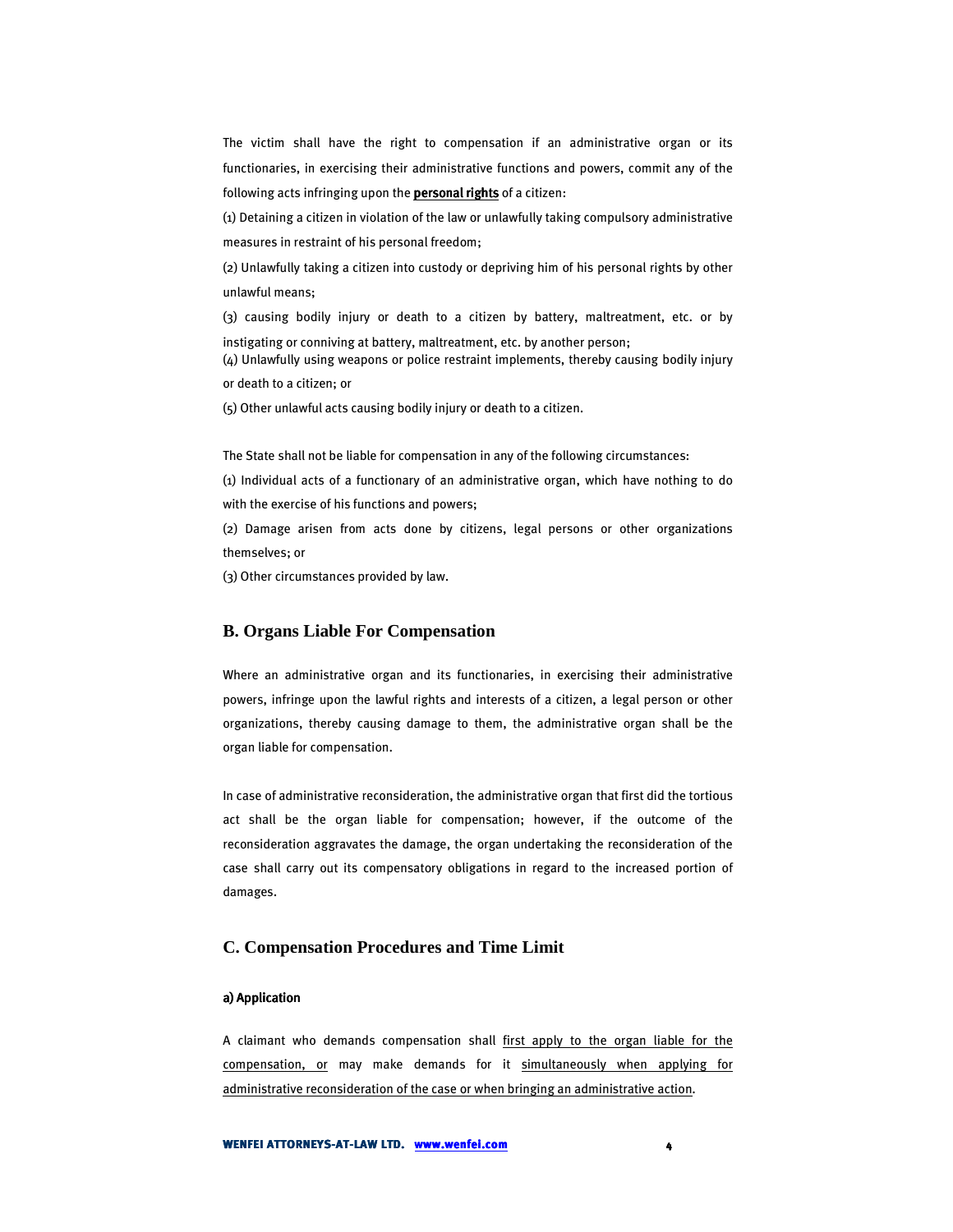#### b) Decision Making

An organ obligated to make compensation shall, within two months upon receipt of an application, make a decision on whether to make compensation. When deciding whether to make compensation, the organ obligated to make compensation shall fully hear the opinion of the compensation claimant, and may, in accordance with this Law, consult with the compensation claimant about the manner, items and amount of compensation.

If the organ obligated to make compensation decides to make compensation, it shall prepare a written decision on compensation, and serve it to the compensation claimant within 10 days from the day on which the decision is made; If the organ obligated to make compensation decides not to make compensation, it shall notify the compensation claimant in writing of the decision within 10 days from the day on which the decision is made as well as the reasons for making the decision.

#### c) Lawsuit

Where an organ obligated to make compensation fails to make a decision on whether to make compensation within the prescribed time limit, the compensation claimant may, within three months upon the expiration of the time limit, bring a lawsuit in the people's court.

Where the compensation claimant raises any objection to the manner, items or amount of compensation or if the organ obligated to make compensation decides not to make compensation, the compensation claimant may, within three months from the day on which the organ obligated to make compensation decides to make compensation or not to make compensation, bring a lawsuit in the people's court.

# **D. Others**

When a people's court hears a case of administrative compensation, the compensation claimant and the organ obligated to make compensation shall provide evidence on their respective claims.

If, during the period when the organ obligated to make compensation implements administrative detention or any other compulsory measure restricting personal freedom, the person whose personal freedom is restricted dies or loses his civil conduct capacity, the organ obligated to make compensation shall provide evidence on whether there is a causation between its action and the death or loss of civil conduct capacity of the person whose personal freedom is restricted.

The organ liable for compensation shall, after making the compensation, charge its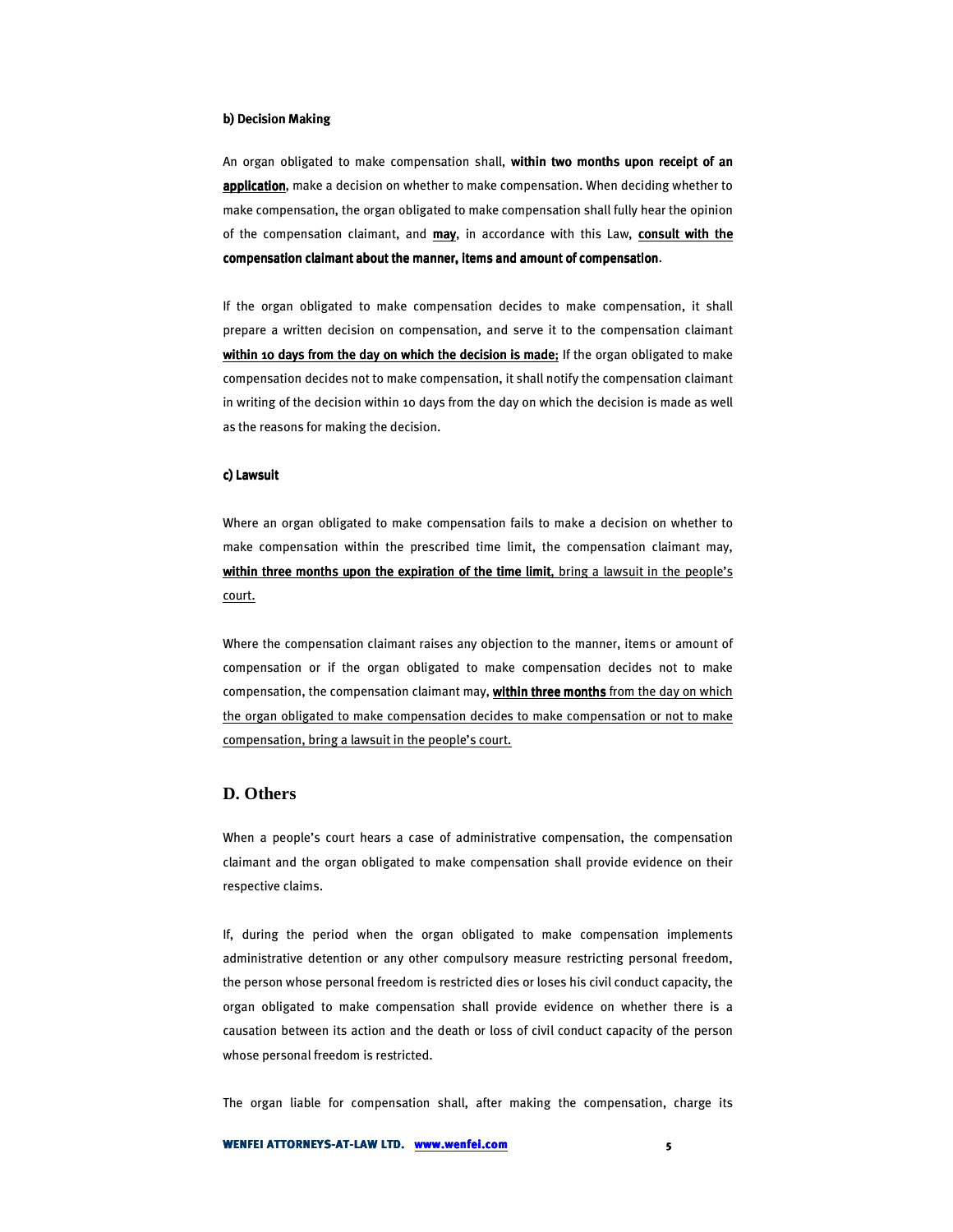functionaries, entrusted organizations or individuals who have been intentional or grossly negligent in the matter, to bear part or the whole of the compensatory expenses. The relevant organ shall take a disciplinary action against a liable person with intent or gross negligence in accordance with law; and if a crime is constituted, shall bring the offender to justice according to law.

#### **3. Criminal Compensation**

#### **A. Scope of Compensation**

Where an organ performing a criminal investigation, prosecution or trial functions, a detention center or prison administrative organ or any of its functionaries commits any of the following infringements upon the **personal rights** in performing its/his functions, the victim shall be entitled to compensation:  $(i)$  the measure of detention is taken against a citizen in violation of the Criminal Procedure Law, or although the measure of detention is taken in accordance with the conditions and procedures as prescribed in the Criminal Procedure Law, the period of detention has exceeded the time limit as prescribed in the Criminal Procedure Law and a decision to withdraw the case or not to prosecute or a judgment of acquittal is made later to terminate the criminal procedure; (2) after the measure of arrest is taken against a citizen, a decision to withdraw the case or not to prosecute or a judgment of acquittal is made to terminate the criminal procedure; (3) a judgment of acquittal is made in a retrial held under the trial supervision procedure, but the original sentence has already been served;  $(4)$  a bodily injury or death is caused to a citizen by extorting a confession by torture, by battery or maltreatment or by instigating or conniving at battery or maltreatment by another person; or (5) a bodily injury or death is caused to a citizen by the illegal use of a weapon or police instrument.

Where an organ performing the criminal investigation, prosecution or trial functions, a detention center or prison administrative organ or any of its functionaries commits any of the following infringements upon the **property rights** in performing its/his functions, the victim shall be entitled to compensation: (1) the measure of sealing up, seizure, freezing, recovery, etc. is illegally taken against property; or (2) a judgment of acquittal is made in a retrial held under the trial supervision procedure, but the fine or confiscation of property determined in the original sentence has already been executed.

## **B**.**Compensation Procedures**

#### **a) Application**

To claim compensation, the compensation claimant shall firstly apply to the organ obligated to make compensation.

The organ obligated to make compensation shall, within two months upon receipt of an application, make a decision on whether to make compensation.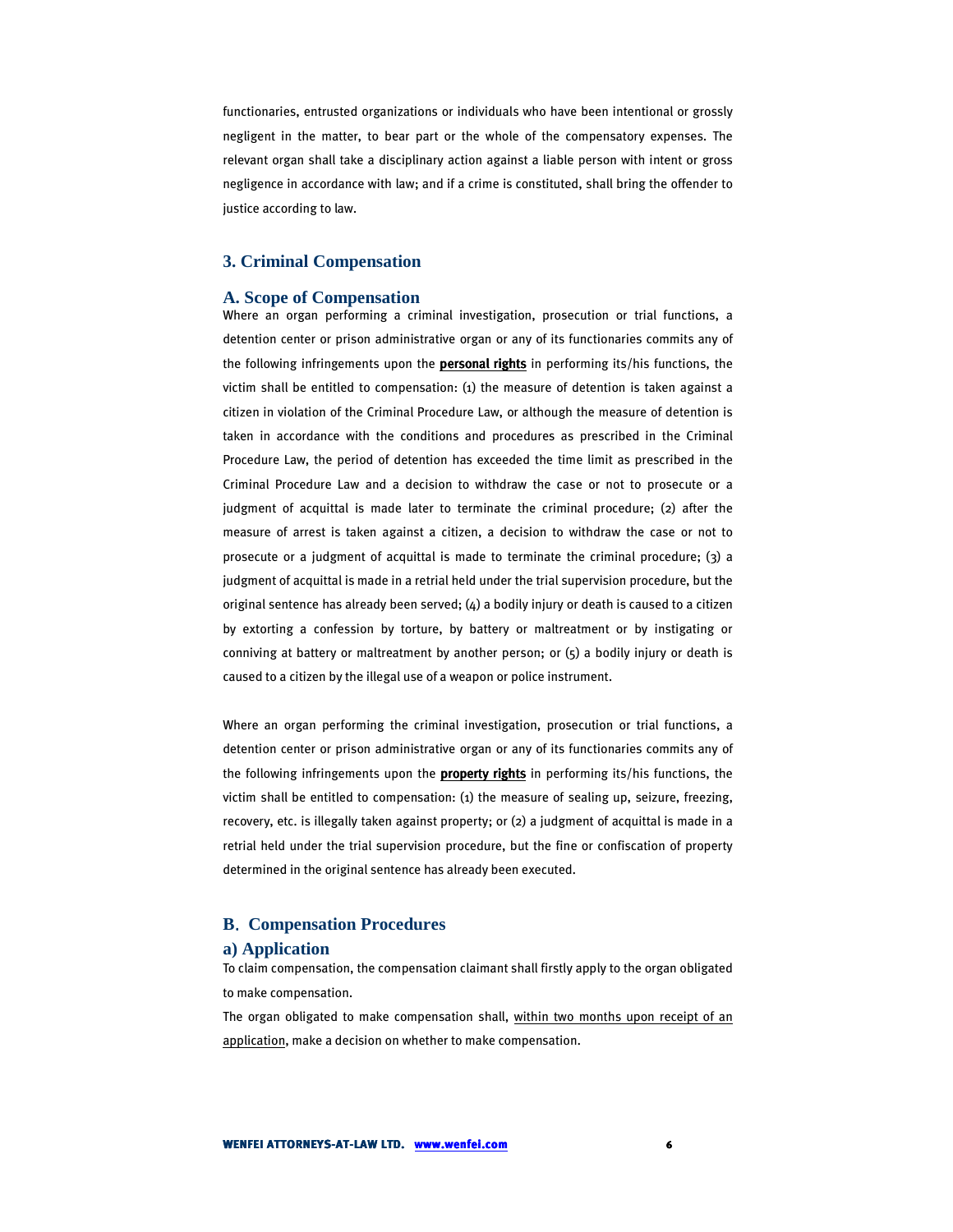#### **b) Reconsideration**

Where an organ obligated to make compensation fails to make a decision on whether to make compensation within the prescribed time limit, the compensation claimant may, within thirty days upon the expiration of the time limit, apply for reconsideration to the organ at the next higher level above the organ obligated to make compensation.

Where the compensation claimant raises any objection to the manner, items or amount of the compensation or the organ obligated to make compensation decides not to make compensation, the compensation claimant may, within thirty days from the day on which the organ obligated to make compensation decides to make compensation or not to make compensation, apply for reconsideration to the organ at the next higher level above the organ obligated to make compensation. Where the organ obligated to make compensation is a people's court, the compensation claimant may apply for a compensation decision to the compensation committee of the people's court at the next higher level.

The aforesaid organ undertaking the reconsideration shall make the decision within two months from the date of receiving the application.

## c) **Application to Compensation Committee of the People's Court**

If a compensation claimant refuses to accept the reconsideration decision, he may, within thirty days upon receipt of the reconsideration decision, apply for a compensation decision to the compensation committee of the people's court at the same level at the place where the reconsideration organ is located; If the reconsideration organ fails to make a decision within the prescribed time limit, the compensation claimant may, within thirty days upon the expiration of the time limit, apply for a compensation decision to the compensation committee of the people's court at the same level at the place where the reconsideration organ is located.

The compensation committee of a people's court shall make a decision within three months upon receipt of an application for compensation. If the case is a difficult, complicated or important one, the time limit may be extended for three months upon approval of the president of the court.

Decisions made by a compensation commission are legally effective, and must be implemented.

#### **d) Appeal:**

Where a compensation claimant or an organ obligated to make compensation considers that the decision of a compensation committee is wrong for sure, it may appeal to the compensation committee of the people's court at the next higher level.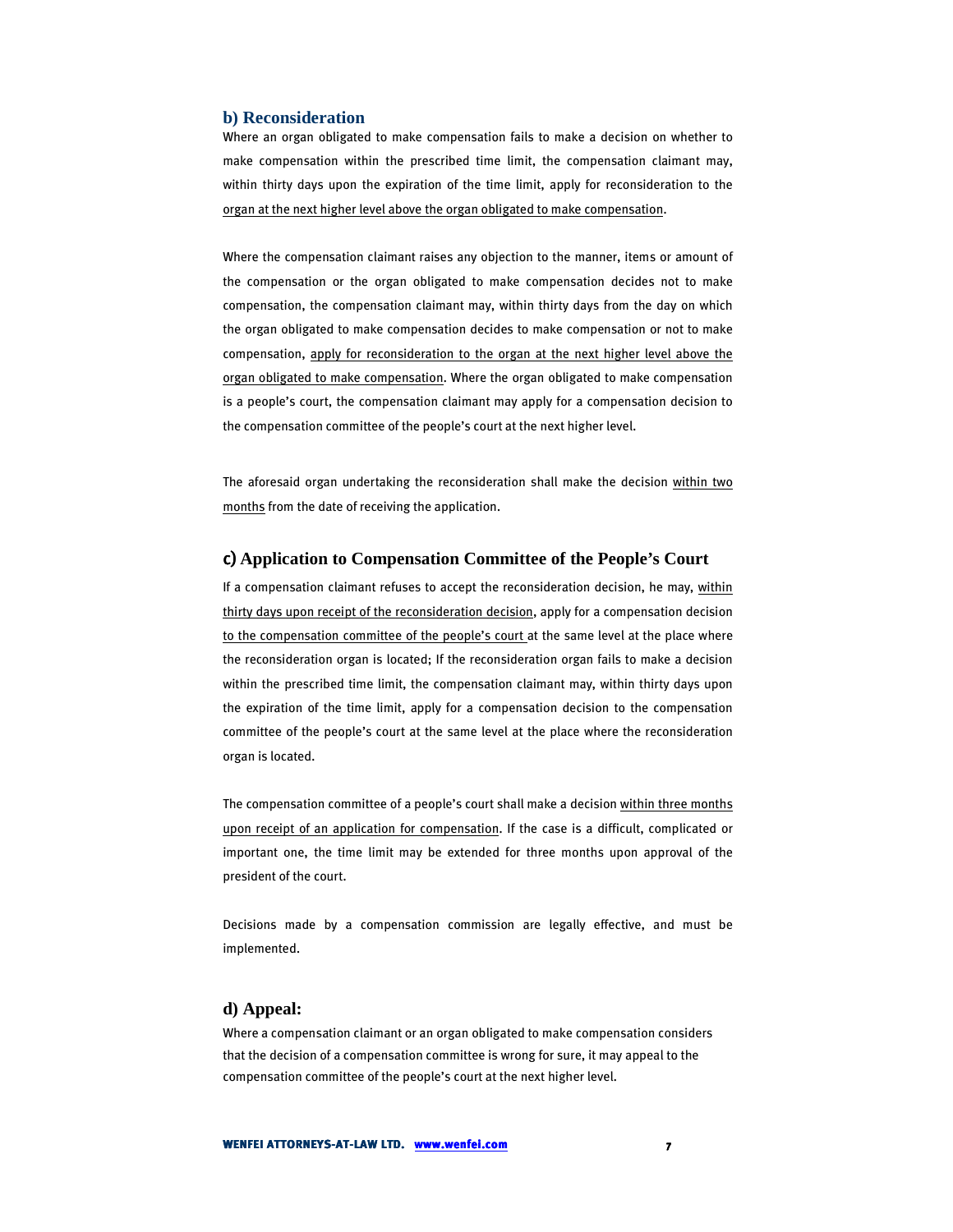## **4. Forms and Assessment of Compensation**

### **A. As for Property Right**

Infringement of **property right** of a citizen, a legal person, or other organizations, resulting in damage being caused, shall be dealt with in accordance with the following provisions: (1) If a fine or recovery or confiscation of property has been imposed or any property has

been illegally expropriated or requisitioned, such property shall be returned;

(2) If properties have been sealed up, distrained or frozen, the restraints shall be lifted; for properties thus damaged or missing, compensation shall be paid in accordance with the provisions of Items 3 and 4 of this Article;

(3) If the property to be returned is damaged, it shall be restored to its original condition if such restoration can be done; if not, corresponding compensation shall be paid in accordance with the extent of the damage;

(4) If the property to be returned is missing, corresponding compensation shall be paid;

(5) If any property has been auctioned or otherwise sold, the income from the auction or sale shall be paid to the victim. If the income from the sale is obviously lower than the value of the property, a corresponding compensation shall be paid;

(6) If a certificate or license has been revoked and a suspension of production and business has been ordered, compensation shall be paid for necessary overhead expenses for the period of such suspension;

(7) If a paid fine or recovered or confiscated money is refunded or a freeze on a deposit or a remittance is lifted, interest calculated at the bank deposit rate over the same period shall be paid; and

(8) If other damage is done to property rights, compensation shall be paid for the direct losses.

#### **B. As for Personal Right**

If the personal *freedom* of a citizen is infringed, compensatory payment for each day shall be assessed in accordance with the State average daily pay of staff and workers in the previous year.

If a citizen's right to life and health is infringed upon, compensatory payment shall be assessed in accordance with the following provisions:

(1) for any bodily injury, medical treatment expenses, nursing fees and compensation for lost wages shall be paid. The daily compensation for lost wages shall be calculated according to the state average daily wages of workers in the previous year, and the maximum amount shall be five times the state average yearly wages of workers in the previous year;

(2) For the partial or total loss of working capability, medical treatment expenses, nursing fees, costs of disability assistance equipment, expenses for rehabilitation, other necessary expenditures due to disability and necessary expenses for continuing treatment, and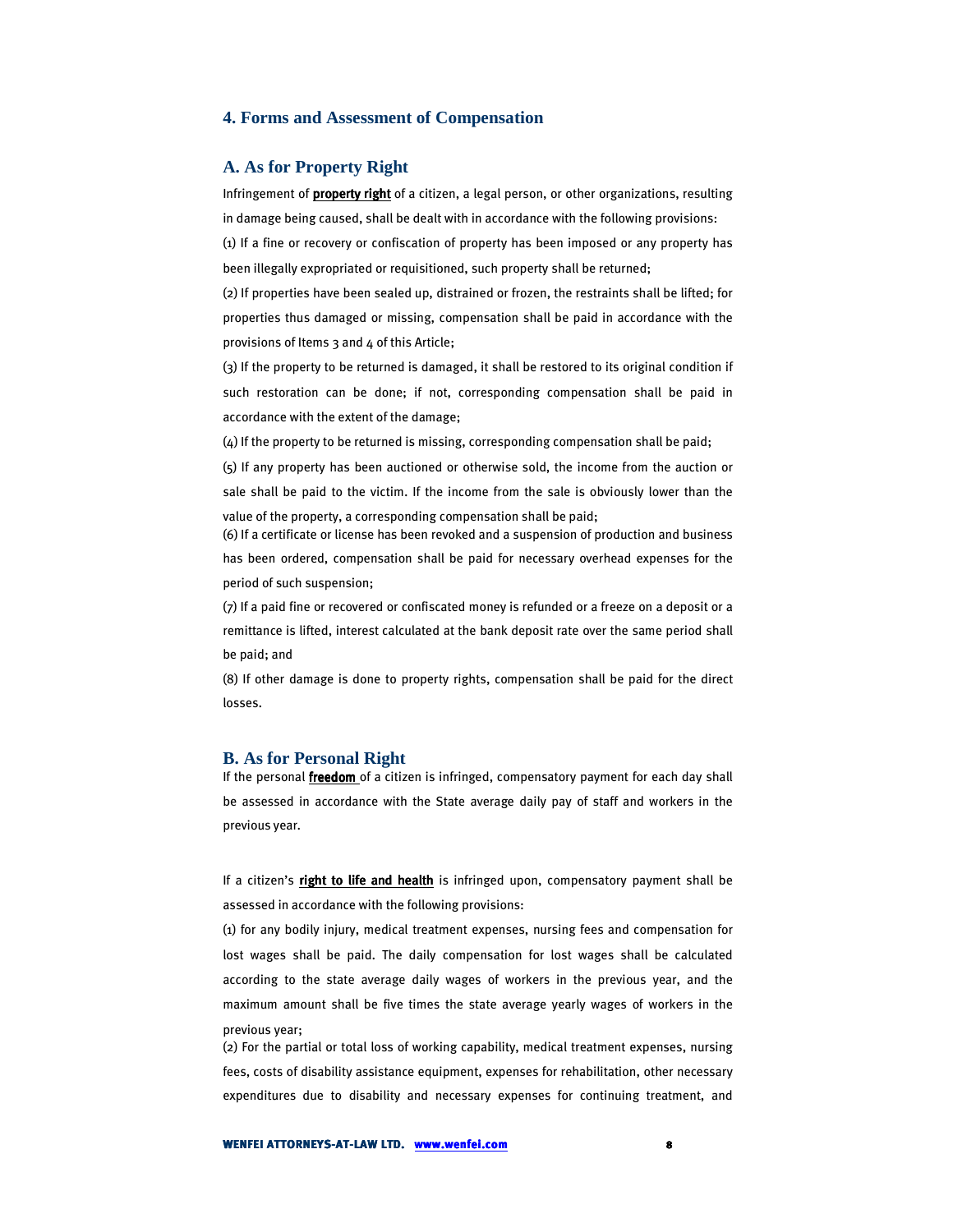disability compensation shall be paid. The disability compensation shall be determined in light of the degree of loss of working capability and in line with the disability grade set out by the state, and the maximum amount shall not exceed twenty times the state average yearly wages of workers in the previous year. For the total loss of working capability, living expenses for the victim's dependents without working capability shall also be paid; or (3) If death results, compensation for death and funeral expenses shall be paid, the total amount shall be twenty times the State average yearly pay of staff and workers in the previous year. Living expenses shall be paid to those who have no working capability and have been supported by the deceased in his lifetime.

Where any infringement on personal rights as mentioned in this Law inflicts any mental distress on the victim, the infringing organ shall, within the extent of effects of the infringement, eliminate the effects of infringement for the victim, restore the victim's reputation and make an apology. If serious subsequences are caused, the infringing organ shall pay a proper amount of consolation money for the mental distress.

# **5) Others**

The time limitation for a compensation claimant to request state compensation shall be two years, which shall be computed from the day on which the compensation claimant knows or should have known that the action taken by a state organ or any of its functionaries in performing its/his functions has infringed upon the personal or property right of the compensation claimant, excluding the period of restriction of personal freedom such as custody. Where a compensation claimant files a claim for compensation along with other claims when applying for administrative reconsideration or bringing an administrative lawsuit, the provisions on time limitation of the Administrative Reconsideration Law or the Administrative Litigation Law shall apply.

The limitation of action for claims for State compensation shall be suspended if during its last six months, the claimant is unable to exercise his rights due to force majeure or other obstacles. The limitation shall resume from the day the grounds for suspension are eliminated.

# **III. Conclusion**

As for the foreign companies or individuals and their foreign-invested companies in China, this State Compensation Law entitles them to claim for and legally obtain a compensation from the state in the event that any related governmental organ has illegally infringed their legitimate rights and interests and hence caused any damage on them, for instance but not limited to, the administrative authorities, especially in some local areas where regional protectionism prevails, have imposed the administrative penalties against them in violation of the laws.